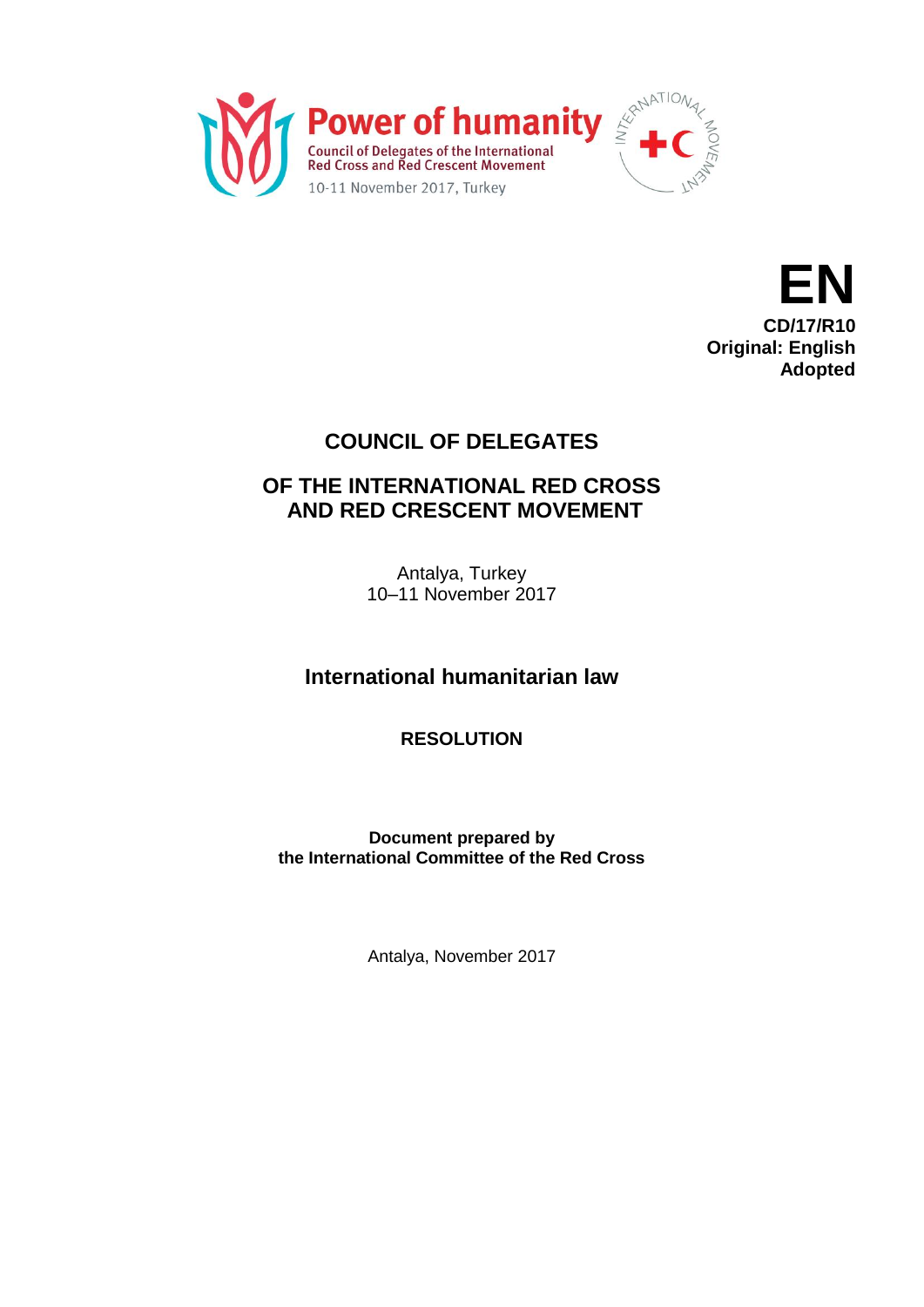## **RESOLUTION**

## **International humanitarian law**

The Council of Delegates,

*deeply concerned* about ongoing violations of international humanitarian law (IHL), and *deploring* the suffering they cause to the victims of armed conflict,

*stressing* the imperative need to improve compliance with IHL by all parties to armed conflicts, and *reiterating* that more can be done to address the current weaknesses and gaps in the implementation of IHL, as recognized by all components of the International Red Cross and Red Crescent Movement (Movement) and States at the 32nd International Conference of the Red Cross and Red Crescent (International Conference),

*expressing particular concern* that persons deprived of their liberty in relation to armed conflict are vulnerable to IHL violations, such as murder, forced disappearance, hostage-taking, torture, cruel or inhuman treatment, rape and other forms of sexual violence, summary executions or disregard for their basic needs,

*highlighting* the 40th anniversary in 2017 of the 1977 Protocols additional to the 1949 Geneva Conventions, relating to the Protection of Victims of International Armed Conflicts (Additional Protocol I) and to the Protection of Victims of Non-International Armed Conflicts (Additional Protocol II), and *expressing appreciation* for the significant number of States that have become party to the 1977 Additional Protocols since their adoption,

*welcoming* the background report to this resolution, on the work undertaken so far to implement Resolutions 1 and 2 adopted by the 32nd International Conference, and on the 2005 study by the International Committee of the Red Cross (ICRC) on customary IHL and the accompanying database, available online since 2010,

*commending* the ICRC for its ongoing work to update the Commentaries on the Geneva Conventions of 1949 and their Additional Protocols of 1977, which has so far led to the publication of the updated Commentaries on the First and Second Geneva Conventions in 2016 and 2017 respectively,

*welcoming* the progress report on the implementation of Resolution 7 of the 2013 Council of Delegates, "Weapons and international humanitarian law",

*recalling* the respective mandates of the components of the Movement as they relate to IHL, which are laid down in the Statutes of the Movement, and *noting*, *inter alia*, that National Red Cross and Red Crescent Societies (National Societies), in the fulfilment of their auxiliary role, may provide valuable support to their respective public authorities, including in the implementation of the authorities' humanitarian obligations under IHL and, if relevant, in the framework of National IHL Committees or similar bodies,

- 1. *calls upon* all parties to armed conflict to abide by their existing obligations under IHL;
- 2. *underlines* the important contribution made by the adoption of the Additional Protocols in 1977 to the protection of victims of international and non-international armed conflicts, and *stresses* their continuing relevance in contemporary armed conflicts, as well as that of other IHL treaties, notably the 1949 Geneva Conventions;